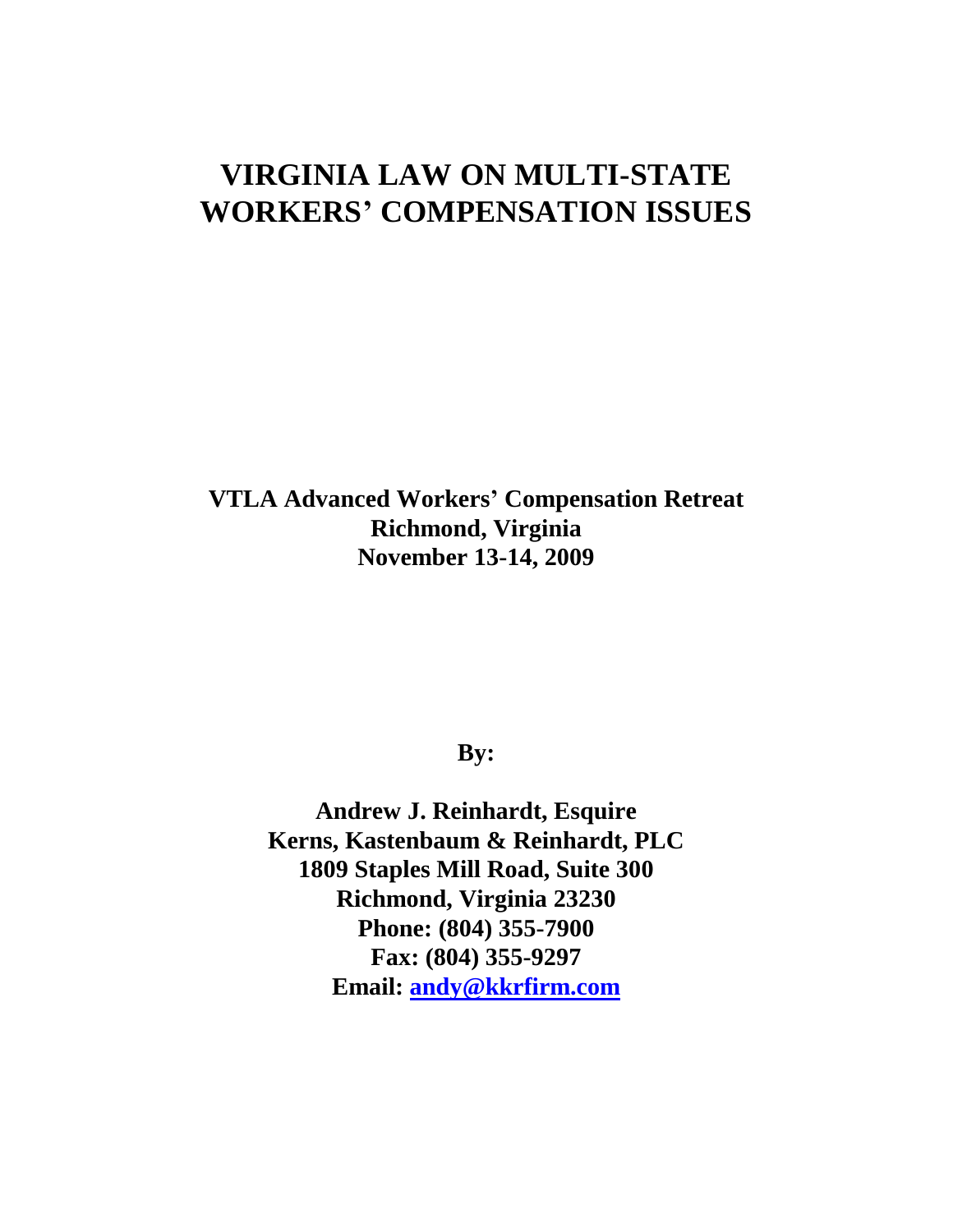In a previous article, we discussed how various states address the pertinent issues that arise when a workers' compensation claim involves more than one jurisdiction.<sup>1</sup> The purpose of this article is to address how the state of Virginia statutes and cases have addressed those issues. This may be of some assistance to attorneys practicing in the state of Virginia or attorneys from other states when their client's claims might potentially also be filed in this state. That is the purpose of this discussion below.

### **I. What Are The Requirements For Virginia To Assert Jurisdiction Over A Workers' Compensation Claim?**

The Virginia Code addresses when the Virginia Workers' Compensation Commission

("WCC") will assert jurisdiction over an accident that happens outside the Commonwealth.

Pursuant to Va. Code Ann. ' 65.2-508(A):

\_\_\_\_\_\_\_\_\_\_\_\_\_\_\_\_\_\_\_\_\_\_\_\_\_

When an accident happens while the employee is employed elsewhere than in this Commonwealth which would entitle him or his dependents to compensation if it had happened in this Commonwealth, the employee or his dependents shall be entitled to compensation, if:

1. The contract of employment was made in this Commonwealth; and

2. The employer's place of business is in this Commonwealth; provided the contract of employment was not expressly for service exclusively outside of the Commonwealth.

In *Worsham v. Transpersonnel, Inc.*, 15 Va. App. 681, 426 S.E.2d 497 (1993), the

parties agreed that the contract of employment was made in Virginia and that the services

<sup>&</sup>lt;sup>1</sup> Andrew Reinhardt, *Conflicts of Law: Maximizing your recovery when handling Workers' Compensation claims involving multiple jurisdictions*, VTLA Journal, Summer 2006.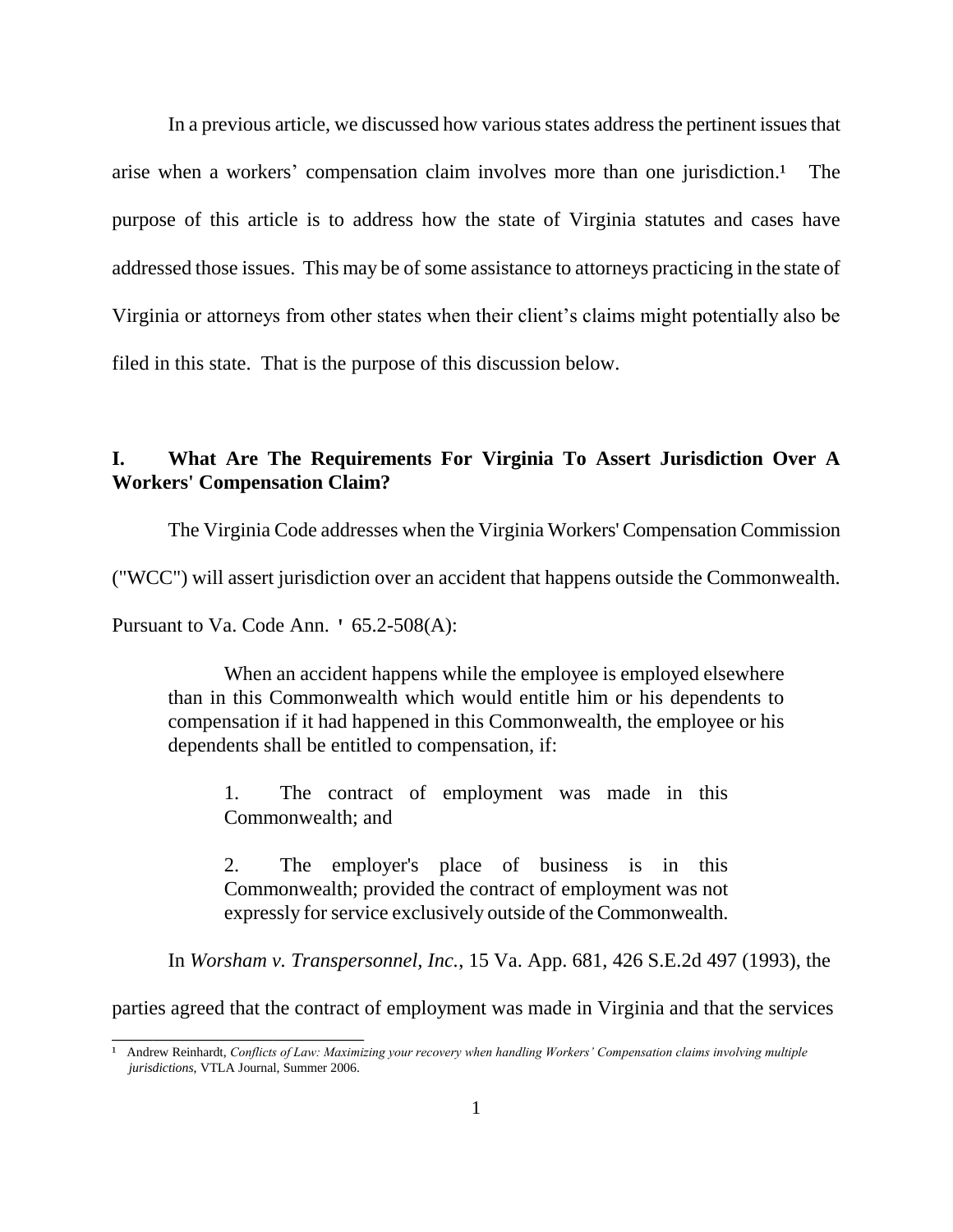were not to be performed exclusively outside of this state, leaving the only question for the court to be whether the employer's place of business was in the Commonwealth. The court concluded that, although the term "employer's place of business" is not defined in the Virginia Code, the General Assembly must have been something other than that the employer merely conducted business in the state. Accordingly, under the facts of the case in which the employer was not incorporated and did not maintain its principal office in Virginia, the claimant was not required to live in the state, the claimant's paychecks were issued from another state, the claimant's work instructions were sent from outside Virginia, and the claimant, a trucker, delivered all of his loads outside of Virginia, the WCC was not plainly wrong in refusing to exercise jurisdiction.

In contrast, in *CLC Constr., Inc. v. Lopez*, 20 Va. App. 258, 456 S.E.2d 155 (1995), the court of appeals found that it was appropriate for the WCC to assume jurisdiction over an out-of-state accident. The contract was entered into in Virginia because the employer and employee met at the employee's home, where he was hired. Moreover, the employer's place of business was in Virginia because the employer not only conducted business in Virginia, but it maintained its bookkeeping functions, including taxes and payroll, in Virginia, and it rented a construction yard in Virginia, where it stored its equipment and where employees met on a daily basis to go to job assignments. For two cases in which a determination of jurisdiction rested on whether the employment contract was entered into in Virginia, *see Herrera ex rel. Varela v. Martin*, 49 Va. App. 469, 642 S.E.2d 309 (2007) (the WCC had no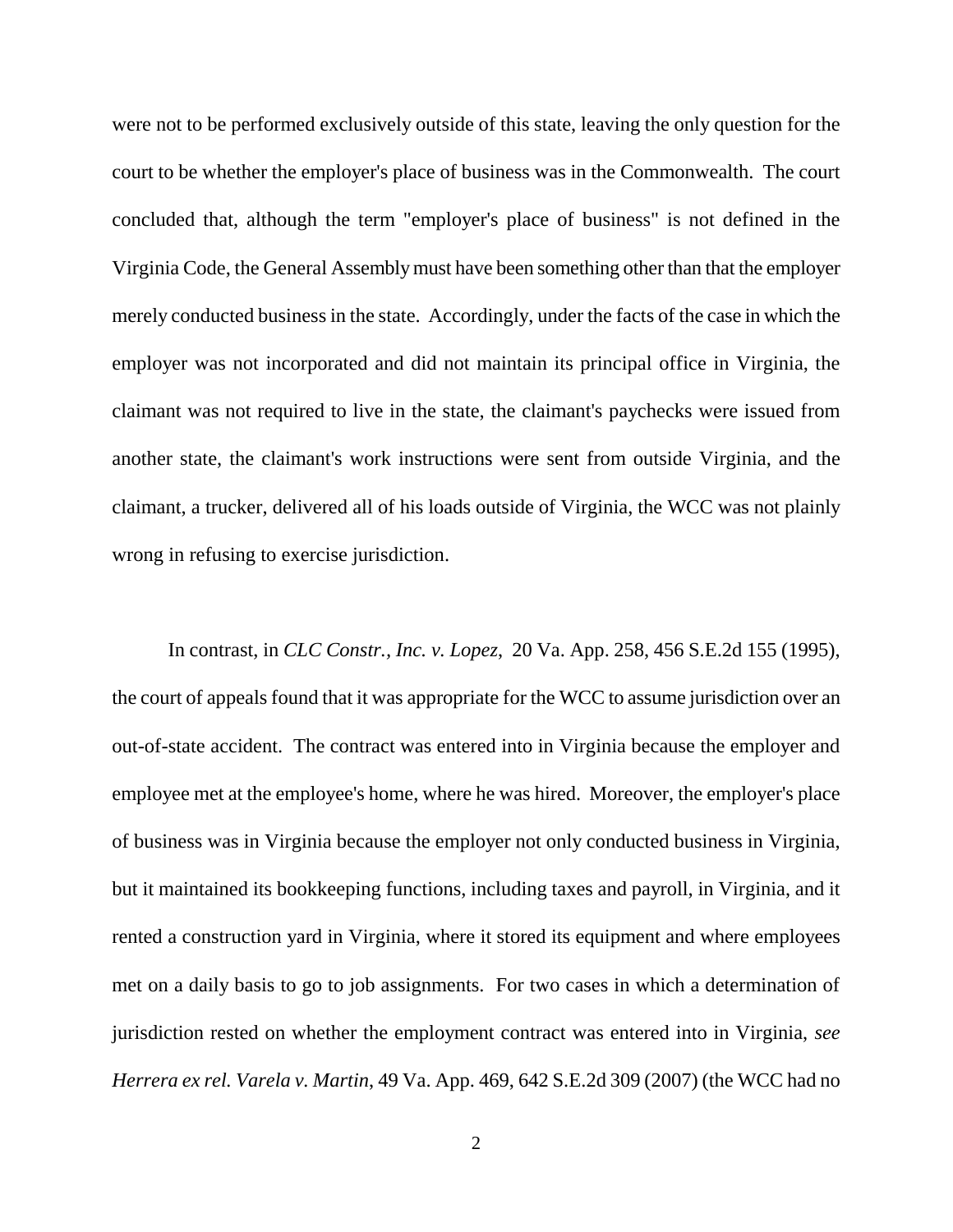jurisdiction over the claim of the family of a Mexican agricultural worker who died in a bus accident in Mexico while en route to obtain his visa in order to work on Virginia farm because he had not obtained the necessary document for entry into the United States, a visa, and he had not filled out an I-9 form, which is also necessary to obtain employment in the United States, or executed an employment contract); *Pro Football Inc. v. Paul*, 39 Va. App. 1, 569 S.E.2d 66 (2002) (the WCC had jurisdiction over the claim of a Redskins football player whose contract had been assigned to Washington through a Trade Agreement by the Denver Broncos because the final acts necessary to form the contract of employment between the player and the Redskins, i.e., report to Redskins Park, complete the Club's physical, and be on Washington's roster during the 1999 season, occurred in Virginia).

# **II. Will Virginia Allow Simultaneous Or Successive Recoveries For The Same Accident And Injury In Multiple States?**

Yes. There is no statutory prohibition against filing a claim in more than one jurisdiction. However, Va. Code Ann. ' 65.2-508(B) provides that "if an employee shall receive compensation or damages under the laws of any other state, nothing herein contained shall be construed so as to permit a total compensation for the same injury greater than is provided for in this title." While the Virginia WCC must give full faith and credit to a final decision on the merits of the workers' compensation commission in another jurisdiction, and, pursuant to ' 65.2-508(B), credit the final award of another jurisdiction in adjudicating a Virginia claim for the same injury, the WCC need not give credit to a settlement approved by another workers' compensation commission if that settlement has not been presented for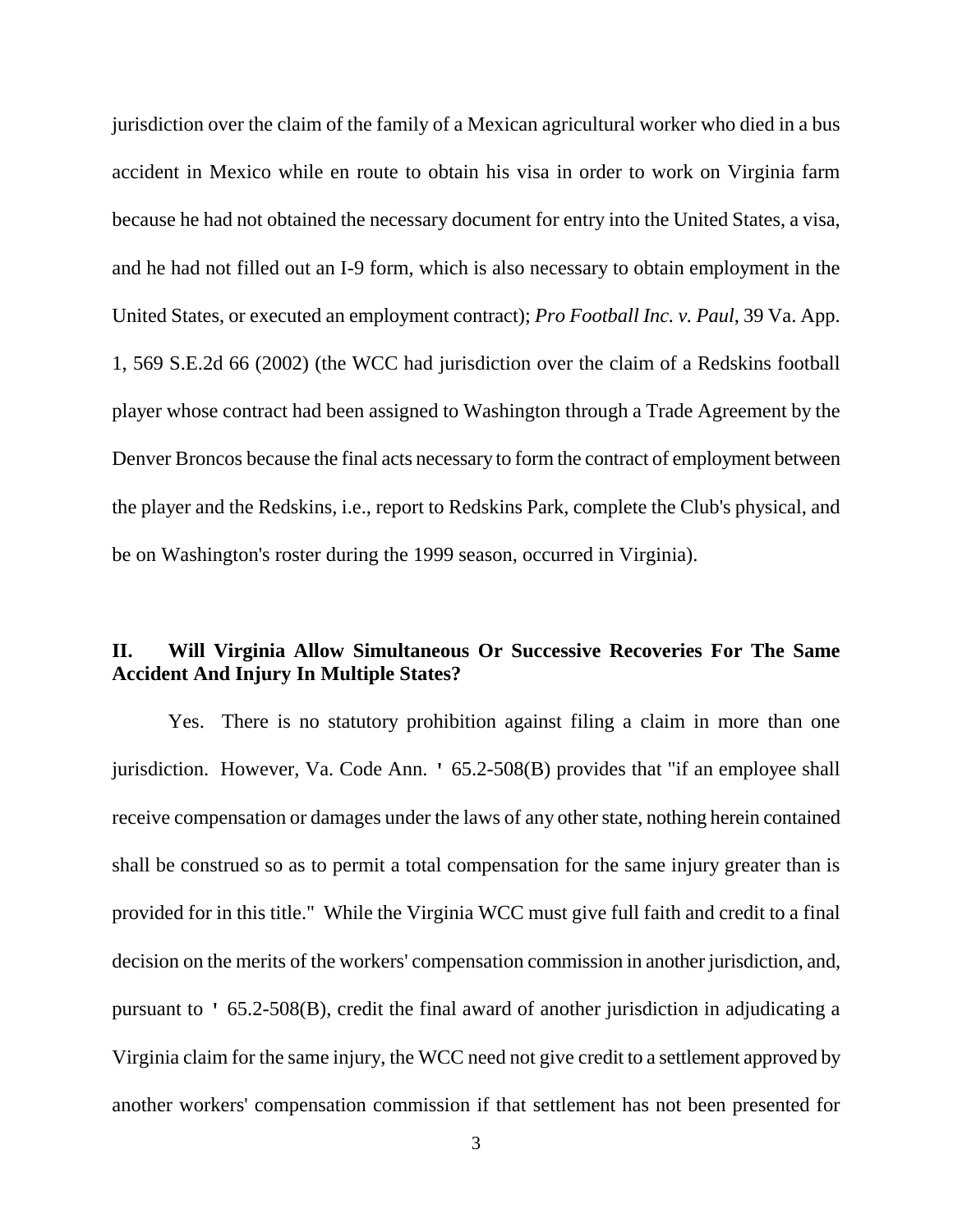approval to the Virginia WCC. On the other hand, the purpose of the Workers' Compensation Act is to compensate a claimant for lost wages and medical benefits, not to allow a claimant to be unjustly enriched. Therefore, even absent approval of the out-of-state settlement by the WCC upon the request of the employer, the Virginia WCC may grant a dollar for dollar credit in the full amount of the settlement paid to the claimant in another state. *United Airlines, Inc. v. Kozel*, 33 Va. App. 695, 703, 536 S.E.2d 473, 477 (2000); *see also* Va. Code Ann. ' 65.2-520 ("Any payments made by the employer to the injured employee during the period of his disability, or to his dependents, which by the terms of this title were not due and payable when made, may, subject to the approval of the Commission, be deducted from the amount to be paid as compensation[.]").

As demonstrated by *Uninsured Employer's Fund v. Wilson*, 46 Va. App. 500, 619 S.E.2d 476 (2005), a set-off for compensation paid in settlement does not apply to medical expenses. In that case, a Michigan employee of a Michigan employer was injured while working in Virginia. The employer and employee entered into a settlement which was approved by the Michigan Bureau of Workers' Disability Compensation, but not by the Virginia WCC. Later, the employee filed a Virginia Workers' compensation claim for prescription medications purchased after the settlement. The Virginia Court of Appeals rejected the argument of the employer, and later the Uninsured Employer's Fund, that the amount of the Michigan settlement for compensation should be credited against any future Virginia medical claims because the relevant statute, Va. Code Ann. ' 65.2-520, referred to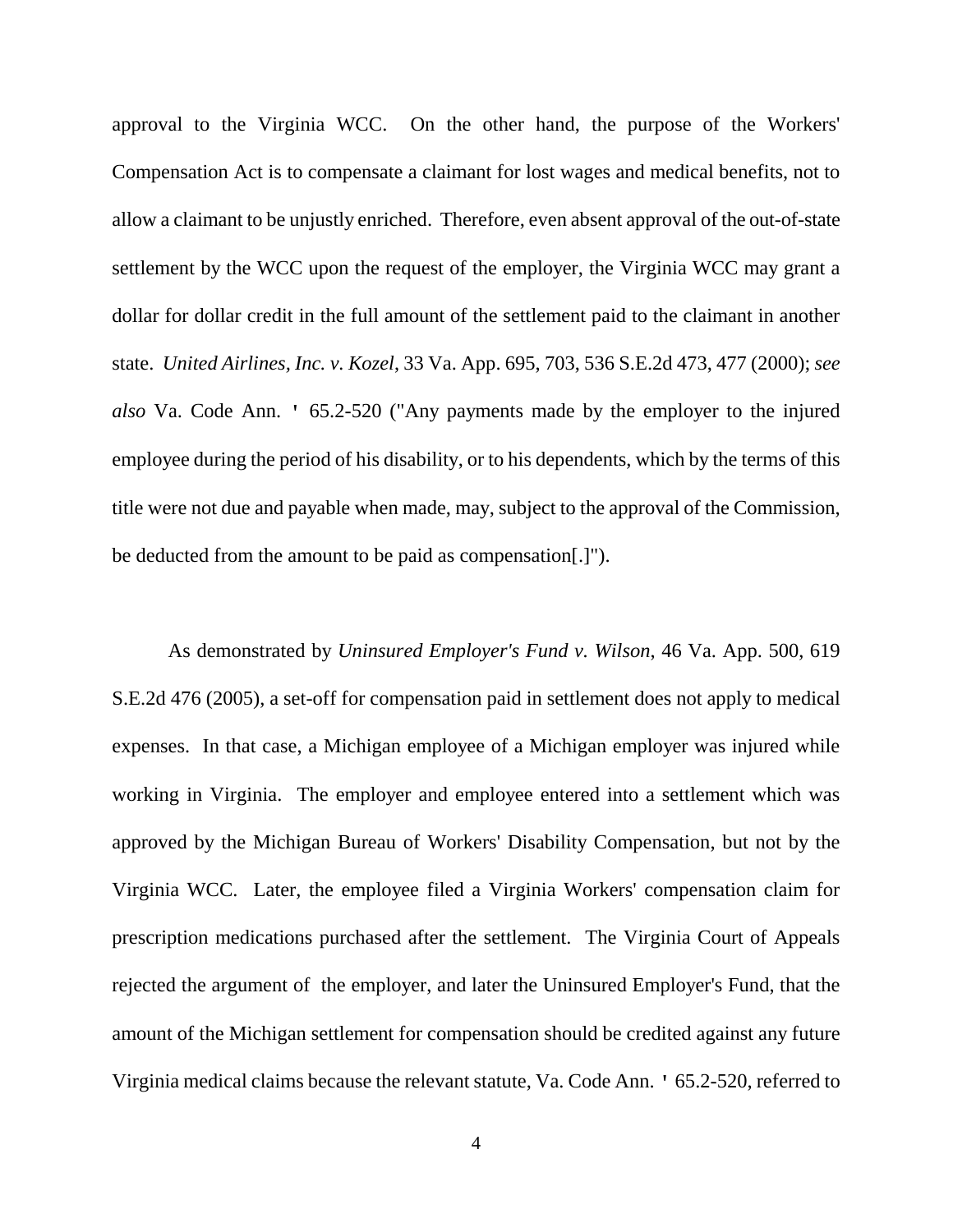deductions for compensation payments voluntarily made, and medical expenses are not compensation.

## **III. What Is The Impact In Virginia Of An Acceptance Of Benefits Or Election In Another State?**

The impact appears to be to cause a credit against future benefits if doing so will avoid duplication of benefits. No case law could be found discussing whether the election of remedies under another state's workers' compensation law bars a claimant from receiving benefits in Virginia. Thus, the impact of acceptance of benefits in another state seems to be, as set forth in answer to Question 2, to reduce the amount of the Virginia compensation award by the amount of compensation benefits awarded in the other jurisdiction. Even if the award is the result of a settlement and, thus, not entitled to full faith and credit, the Virginia WCC may still credit a Virginia compensation award in the amount of the compensation settlement in the other jurisdiction if the claimant would otherwise would be unjustly enriched. However, as seen in the *Uninsured Employer's Fund* case, if an out of state settlement is not submitted to the Virginia WCC for approval, there may appear to be some duplication of benefits paid in so far as payment of medical benefits. Should there be a need to pursue claims in Virginia simultaneously with another state, or consecutively, a version of the form at Exhibit 1 hereto might be used.